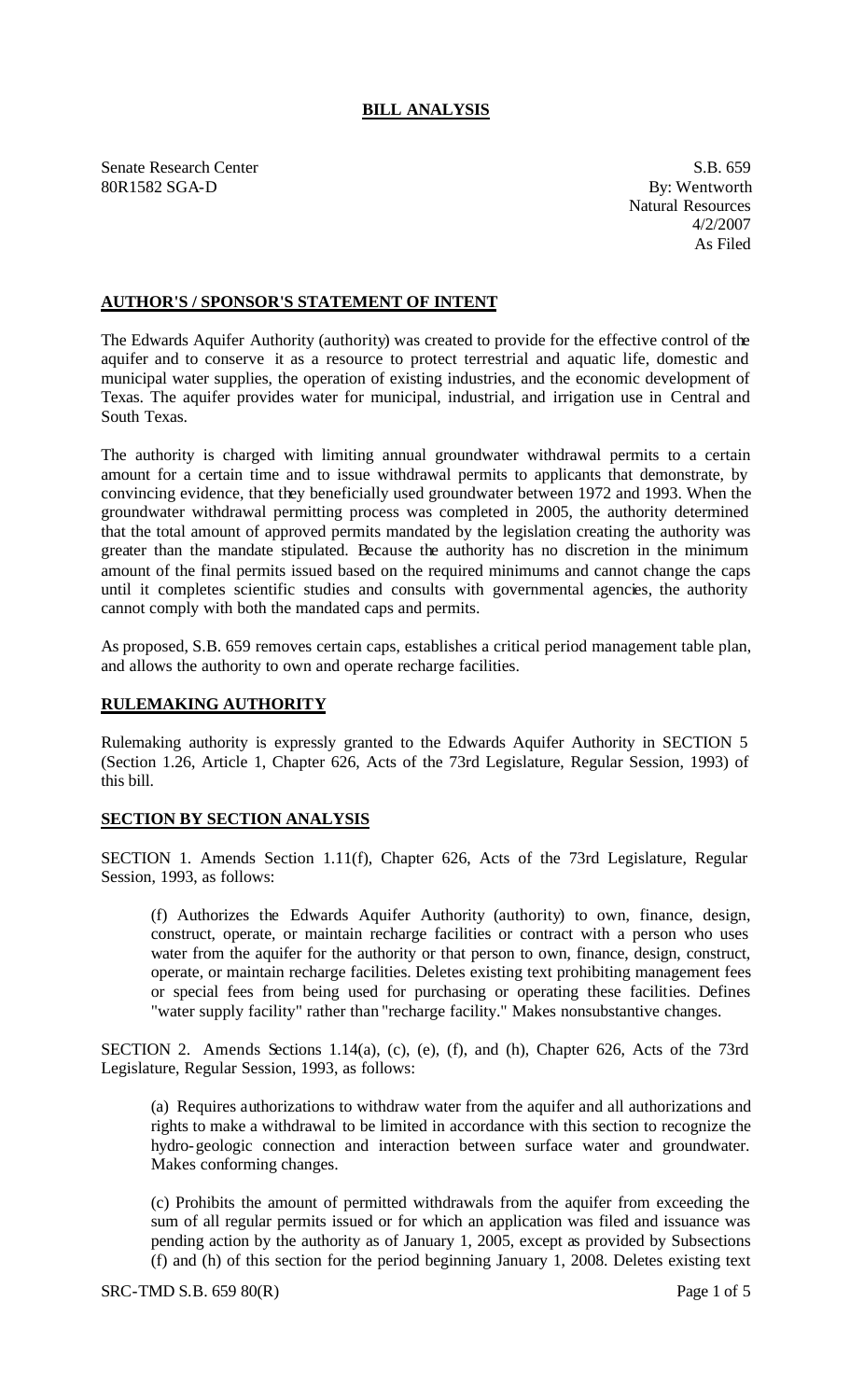providing exceptions in Subsection (d) and Section 1.26 of this article. Deletes existing text prohibiting the withdrawal amount to exceed 4000,000 acre-feet of water for each calendar year.

(e) Deletes existing text prohibiting withdrawals from the aquifer except additional water as provided by Subsection (d) and then on an interruptible basis.

(f) Increases to 665 feet above mean sea level, from 650 feet, the required level of the aquifer at which the authority may authorize certain withdrawals. Requires the authority to limit the additional withdrawals to ensure that springflows are not affected during critical drought conditions in accordance with Section 1.26 of this article.

(h) Requires the authority, through a program, to implement and enforce water management practices, procedures, and methods to ensure that, not later than December 31, 2012, the continuous minimum springflows of the Comal Springs and the San Marcos Springs are maintained to protect endangered and threatened species to the extent required by federal law and to achieve other purposes provided by Subsection (a) of this section and Section 1.26 of this article to accomplish the purposes of this article. Deletes June 1, 1994, as the date by which the authority must take certain actions to accomplish the purposes of this article. Requires the authority to require certain measures to meet this requirement.

SECTION 3. Amends Section 1.15(c), Chapter 626, Acts of the 73rd Legislature, Regular Session, 1993, as follows:

(c) Prohibits regular permits from being issued on an interruptible basis, and the total withdrawals authorized by all regular permits issued by the authority from exceeding the limitations provided by Section 1.14 of this article except as provided by Sections 1.14(f) and 1.26 of this article.

SECTION 4. Amends Section 1.19(b), Chapter 626, Acts of the 73rd Legislature, Regular Session, 1993, as follows:

(b) Requires withdrawal of water under a term permit to be consistent with the authority's critical period management plan established under Section 1.26 of this article. Prohibits a holder of a term permit may not withdraw water from the San Antonio pool of the aquifer unless the flow at Comal Springs as determined by Section 1.26(c) of this article is greater than 350 cfs. Increases the minimum depth of the aquifer to 675 feet, from 665 feet, above sea level for withdrawal.

SECTION 5. Amends Article 1, Chapter 626, Acts of the 73rd Legislature, Regular Session, 1993, by amending Section 1.26 and adding Section 1.26A, as follows:

Sec. 1.26. CRITICAL PERIOD MANAGEMENT PLAN. (a) Requires the authority to prepare and coordinate implementation of a critical period management plan in a manner consistent with Section 1.14(a) of this article after review of the recommendations received, as prescribed by Section 1.26A of this article. Deletes existing text requiring a completion date on or before September 1, 1995.

(b) Defines "MSL" and "CFS." Requires the authority to, by rule, adopt and enforce a critical period management plan with withdrawal reduction percentages in the amounts indicated in certain tables not later than January 1, 2008.

(c) Requires the authority to continuously track the average daily discharge rate measured over a certain amount of time. Requires the authority shall track the average daily discharge rate measured for a certain amount of time.

(d) Requires the authority to reduce the volume of permitted withdrawals to an annualized rate of 340,000 acre feet beginning January 1, 2008, under critical period stage IV. Requires the authority to reduce the volume of permitted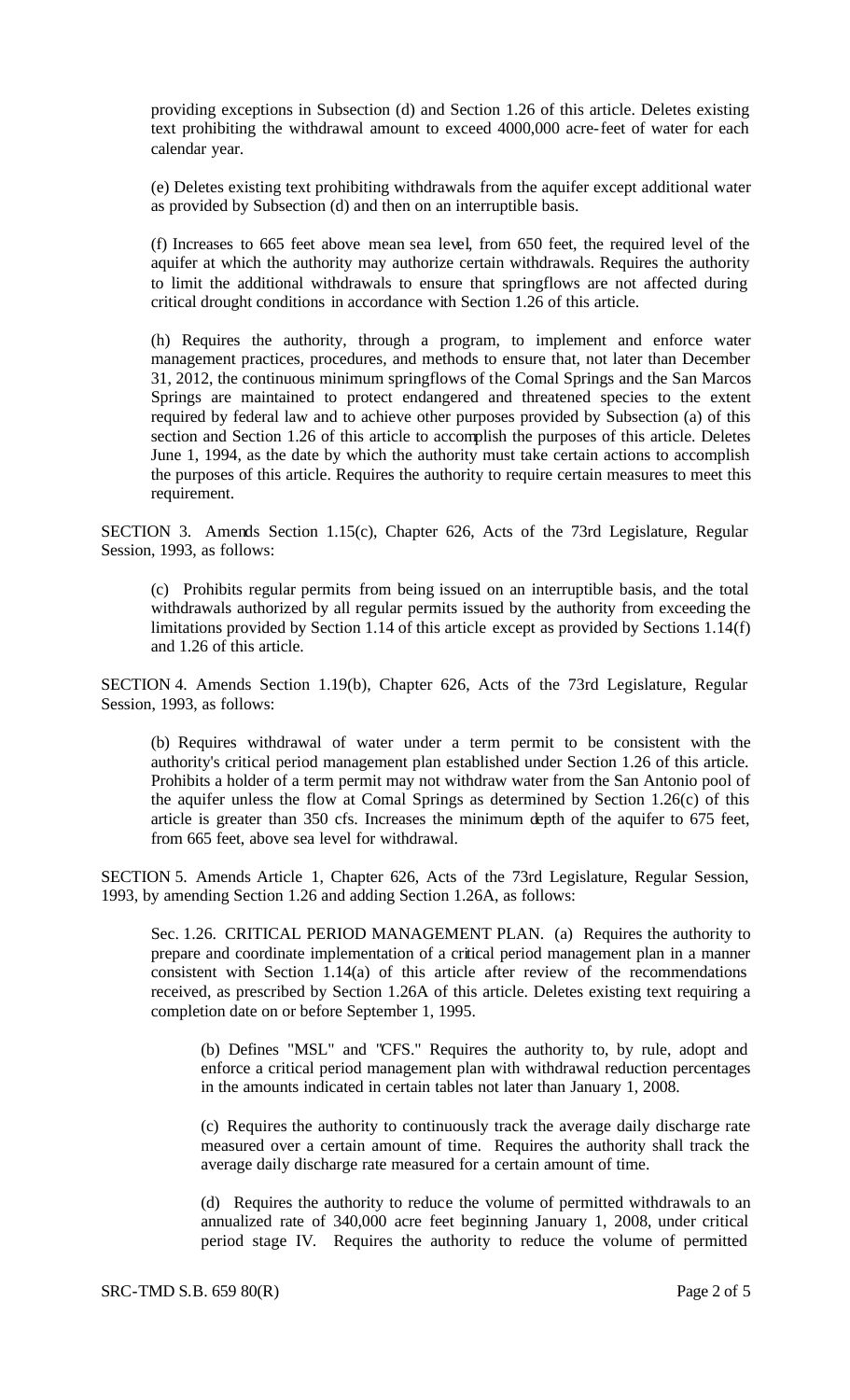withdrawals to a 320,000 acre-feet, under critical period Stage IV after January 1, 2012.

(e) Requires the authority, after review and consideration of recommendations received by the authority under Section 1.26A of this article, to adjust the volume of permitted withdrawals to an appropriate annualized rate under critical period Stage IV that is consistent with maintaining the protections contained in Section 1.14(a) of this article after January 1, 2020.

(f) Authorizes the authority by rule to, from time to time, amend the withdrawal reduction criteria of the authority's critical period management plan as set forth in Subsections (b), (c), and (e) of this section, after review and consideration of the recommendations from the Environmental Flows Commission (EFC), or the Texas Water Development Board (TWDB) if the EFC is not established, the Edwards Aquifer area expert science team (expert science team), and the Edwards Aquifer Area Stakeholders Committee (EAASC), as prescribed by Section 1.26A of this article. Requires the amended plan to be consistent with Section 1.14(a) of this article.

Sec. 1.26A. DEVELOPMENT OF WITHDRAWAL REDUCTION LEVELS AND STAGES FOR CRITICAL PERIOD MANAGEMENT. (a) Requires the EFC, as established under Subchapter B, Chapter 11, Water Code, or the TWDB if the EFC is not established, to appoint a 15-member EAASC not later than January 1, 2008. Sets forth the composition of the committee.

(b) Requires the EAASC to appoint a seven-member Edwards Aquifer area expert science team not later than April 30, 2008. Sets forth the composition of the expert science team. Provides that Chapter 2110, Government Code, does not apply to the size, composition, or duration of the expert science team. Requires a member of the Texas Environmental Flows Science Advisory Committee, as established under Subchapter B, Chapter 11, Water Code, or a designee of the TWDB if the Texas Environmental Flows Science Advisory Committee (advisory committee) is not established, to serve as liaison to the area expert science team.

(c) Requires the Edwards Aquifer area expert science team to develop an analysis of spring discharge rates and aquifer levels as a function of withdrawal levels. Requires the expert science team, through a collaborative process designed to achieve consensus, to create recommendations for withdrawal reduction levels and stages for critical period management including, if appropriate, establishing separate and different withdrawal reduction levels and stages for critical period management rules for different pools of the aquifer and submit them to the EAASC, the EFC or the TWDB if the EFC is not established, and the authority based on this analysis and the required elements to be considered by the authority in Section 1.14 of this article. Requires the initial recommendations to be completed and submitted not later than September 30, 2008.

(d) Requires the Edwards Aquifer area expert science team to consider all reasonably available science, including any Edwards Aquifer-specific studies, and the recommendations to be based solely on the best science available in developing its recommendations. Prohibits the EAASC from changing the recommendations of the expert science team regarding the withdrawal limitations appropriate to achieve the purposes of Section 1.14 of this article.

(e) Requires the EAASC to review the withdrawal limitation and critical period management recommendations submitted by the Edwards Aquifer area expert science team and to consider them in conjunction with other factors, including the present and future needs for water for other uses related to water supply planning in the Edwards Aquifer area and the required elements to be considered by the authority in Section 1.14 of this article. Requires the stakeholders committee to develop recommendations regarding a critical period management plan and submit its recommendations to the authority and to the EFC or the TWDB if the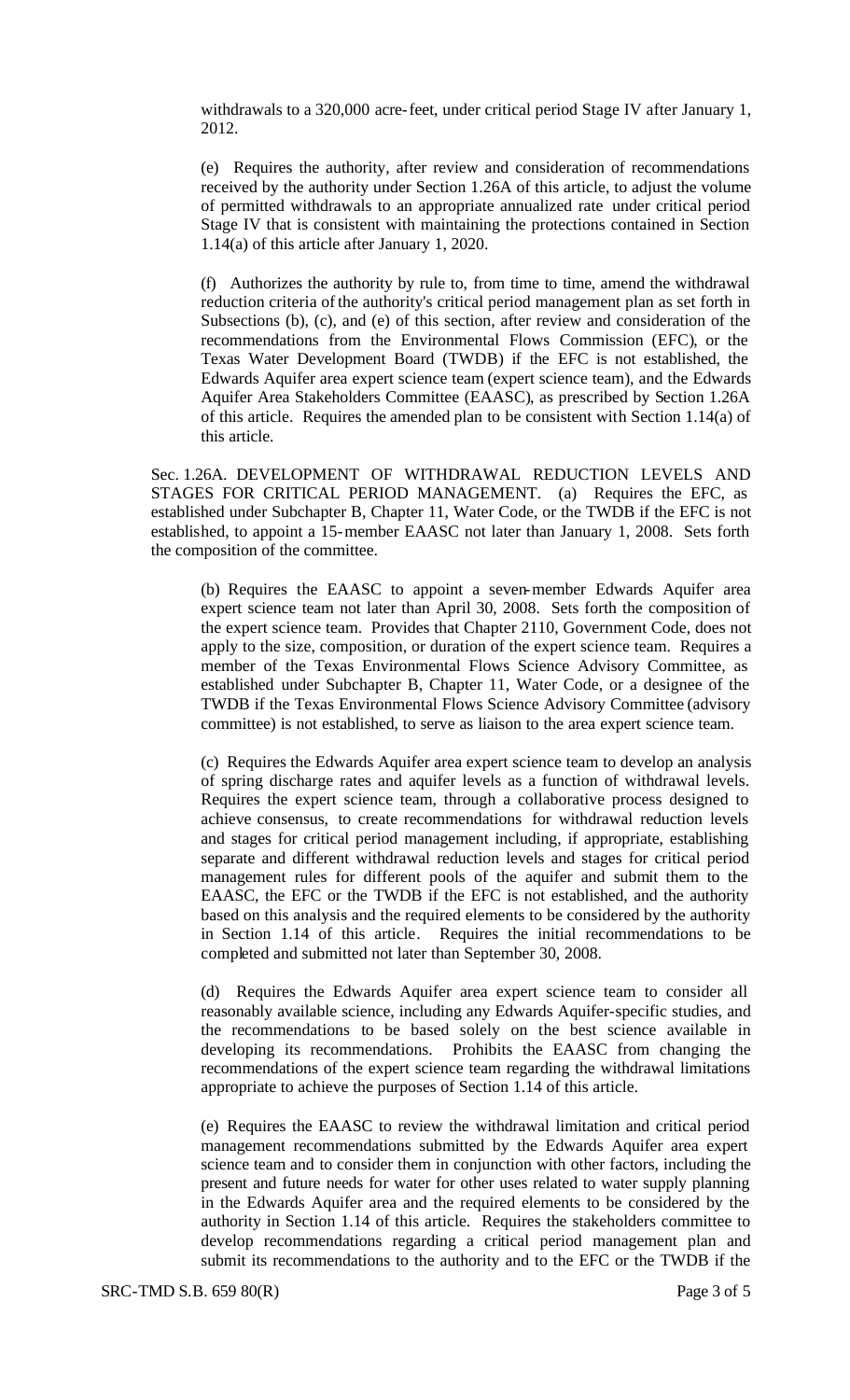EFC is not established. Requires the stakeholders committee to operate on a consensus basis to the maximum extent possible in developing its recommendations. Requires the initial recommendations to be completed and submitted not later than October 31, 2008.

(f) Requires the EFC or the TWDB if the EFC is not established to submit to the authority its comments on and recommendations regarding the Edwards Aquifer area expert science team's recommended withdrawal reduction levels and stages for critical period management needed to maintain target spring discharge and aquifer levels. Requires the withdrawal reduction recommendations to be based on a combination of spring discharge rates of the San Marcos and Comal Springs and levels at the J-17 and J-27 wells.

(g) Requires the Edwards Aquifer area expert science team, the EAASC, and the EFC or the TWDB if the EFC is not established to submit recommendations to the authority for use in developing its rules relative to establishing the critical period management plan.

(h) Requires meetings of the Edwards Aquifer area expert science team and EAASC to be open to the public where reasonably practicable.

(i) Requires the EAASC, with the assistance of the expert science team, to prepare and submit a work plan to the EFC or the TWDB if the EFC is not established in recognition of the importance of critical period management to adapt to changed conditions or information, after submitting to the authority its recommendations regarding withdrawal limitations and strategies to meet the springflow needs. Requires the work plan to include certain information.

(j) Requires the authority to provide written reports to the EFC or the TWDB if the EFC is not established, at intervals determined by the EFC or the TWDB if the EFC is not established to assist the EFC or the TWDB if the EFC is not established in assessing the extent to which the recommendations of the expert science team are considered and implemented that describe certain information.

SECTION 6. Amends Sections 1.29(b) and (i), Chapter 626, Acts of the 73rd Legislature, Regular Session, 1993, as follows:

(b) Authorizes each water district governed by Chapter 36 (Groundwater Conservation Districts), rather than Chapter 52 (Underground Water Conservation Districts), Water Code, that is within the authority's boundaries to contract with the authority for certain purposes.

(i) Requires the authority to provide money not to exceed \$75,000, annually adjusted for changes in the consumer price index, to finance the South Central Texas Water Advisory Committee's administrative expenses and programs authorized under this article. Deletes existing text requiring the authority to provide five percent of the money collected under Subsection (d) of this section to finance the advisory committee's expenses and programs.

SECTION 7. Amends Article 1, Chapter 626, Acts of the 73rd Legislature, Regular Session, 1993, by adding Section 1.29A, as follows:

Sec. 1.29A. BUDGETARY ADVISORY COMMITTEE. (a) Requires the authority to appoint a budgetary advisory committee not later than January 1, 2008, to consult and advise the authority on certain issues prior to its submission to the board.

(b) Requires each voting member of the board to appoint one member of the budgetary advisory committee.

SECTION 8. Amends Section 1.45(a), Chapter 626, Acts of the 73rd Legislature, Regular Session, 1993, as follows: